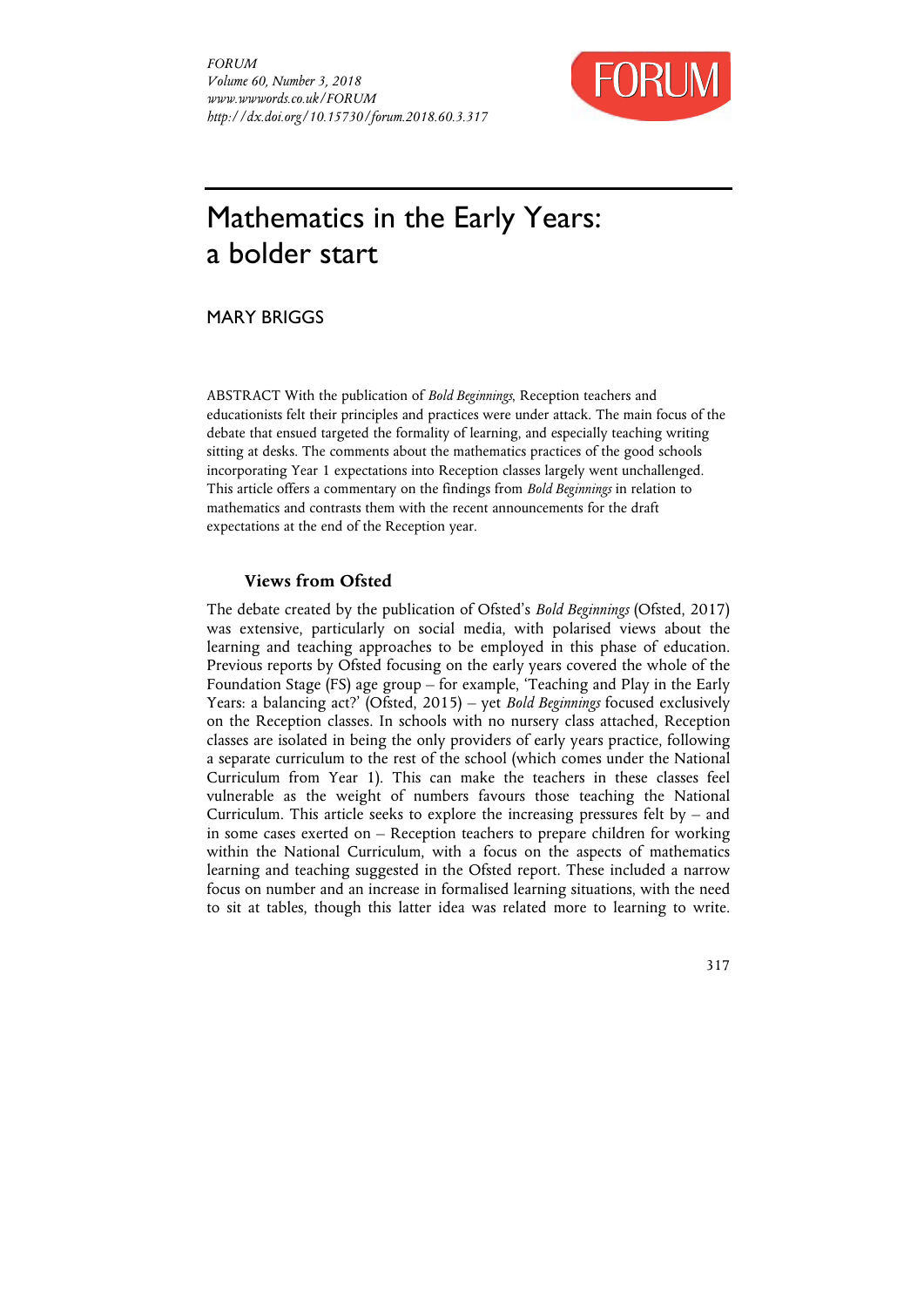Since children in Reception also learn to write numbers, this stipulation could be seen to apply equally to both writing and mathematics. I will argue that it is possible to offer stretch and challenge within a play-based environment that allows children and teachers opportunities for deepening mathematical knowledge through exploration and discussion. This way of working is integral to the mastery approach now popular within primary schools, enabling a smooth transition into Key Stage 1 (KS1) without the need to move to more formal desk-based teaching and learning.

The relationship between the different areas of learning in the early years and the impact of this on learning contradicts the Ofsted that in 1997 claimed a positive set of practices in relation to personal and social development. By 1999 concerns were expressed that an increased emphasis on language and literacy and mathematics would be at the expense of the personal and social skills; however, another Ofsted survey (1999) suggested that these concerns were unfounded. The balance of emphasis is often an issue at the beginning of the year when settling new children, when early years practitioners position the development of social and literacy knowledge and skills above the development of mathematical knowledge and skills. When placing student teachers in nursery settings at the beginning of the academic year, I have been told more than once that 'we only concentrate on the personal, social and emotional development before engaging with other areas of learning'. This can partly be a result of a lack of both subject knowledge and confidence among those working in the early years, but also a result of the dominance of phonics teaching and the importance of the social and emotional skills required specifically on entry to an early years setting. As a result of the lack of confidence, mathematical activities are often reduced in their scope. In the early years environment, this can be seen with number lines without zeros and ending at 10 or 20, rather than acknowledging the infinite nature of the number system. There can also be a lack of 'noticing' the mathematical opportunities in other activities in an early years setting if adults do not have the subject knowledge to recognise the connections between overtly non-mathematical activities and mathematical concepts. The discipline of 'noticing' was developed as part of mathematics education by John Mason (2002), and the idea is to become more aware of noticing specific events, incidents or other phenomena that occur, why you have noticed this specific thing and how you respond. So, as a practitioner in the early years, you can become attuned to noticing opportunities to explore mathematical aspect of tasks. This can be through activities which are set up to be more adult led, such as turn taking, and sharing can be a key aspect of a mathematics-based activity such as fishing in a tank for items to collect and count. Or it can be in the daily routines of snack time that mathematical concepts can be explored as a natural part of the process. Although the process of 'noticing' appears straightforward, developing the depth of focus to explore your actions as a teacher can take time and practice.

For those lacking confidence, a return to formal delivery of mathematics offers an easy route to follow (i.e. to meet the Ofsted requirements), with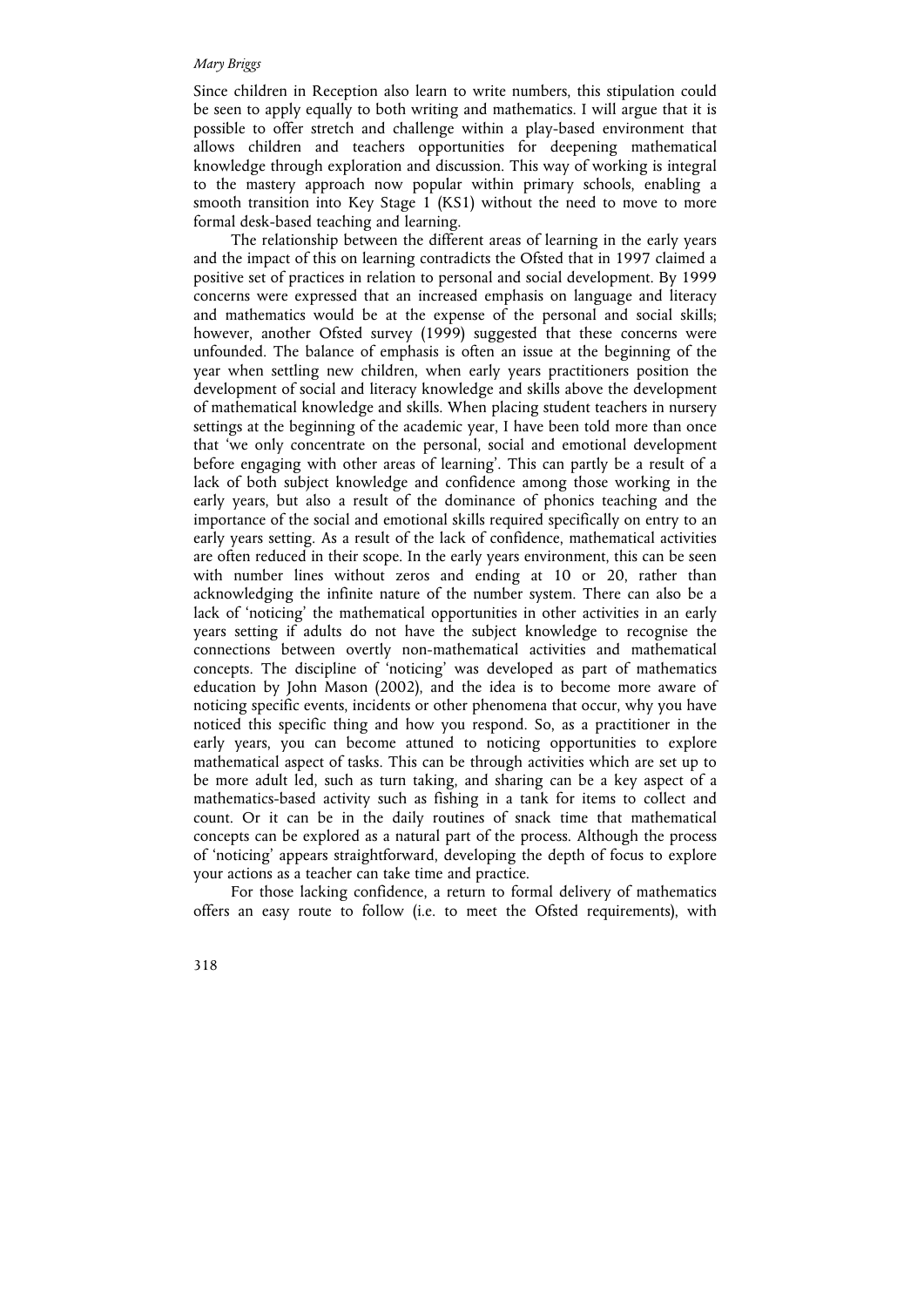worksheets and task completion seen as the totality of learning. This may appear a harsh indictment of teachers within this phase; however, utilising a formal approach is understandable if teachers are unsure about how they might move forward. One way forward may be to support early years practitioners in reconceptualising apparently 'new' requirements in terms of embedded and accepted good early years practice. For example, the mastery agenda currently sweeping primary school mathematics brings with it the idea of concrete, pictorial and abstract (CPA) representations. The CPA approach is actually already embedded in early years (and primary) mathematics, carrying strong synergies with Bruner's (1966) principle of three modes of representation: enactive, iconic and symbolic. Children need experience at all three levels to develop understanding of any particular mathematical concept, something which has been a consistent feature of early years practice for decades. For example, across their time in the early years environment, children encounter numbers enactively (counting three apples, three wheels on a trike, three children wearing hats), iconically (being directed to the image of the three bears, being supported to mark make three buns in the café role-play area) and symbolically (introduction to the symbol '3' on number lines and other classroom displays). Through interaction and discussion with adults, young children are helped to bring these representations – and the understanding they glean from each – together to develop their understanding of the concept of 'three'.

# **Gaining Experience Teaching Reception Classes, and Transition Issues**

Newly qualified teachers (NQTs) are only likely to have had a substantive placement in Reception classes if they are on a 3-7 programme. As a result, when primary teachers move to a Reception class having taught in other year groups, their experience of teaching is based more on teaching the National Curriculum rather than the Early Years Foundation Stage (EYFS). Ofsted (2017) suggests that the best practice in Reception classes in relation to mathematics extends into the Year 1 programmes of study, yet there are gaps between the knowledge expected at the end of the FS and the Year 1 curriculum. Good practice in Reception classes in the learning and teaching of mathematics should feed through into Year 1 for a smooth transition. Is it appropriate to teach children the content of Year 1 in the Reception class? And if so, what happens then in a Year 1 class as the range of attainment widens? Teachers in Year 1 may need to adapt teaching further if children think they have done the work on these topics already and respond accordingly. With the introduction of maths mastery, the focus is on depth of understanding rather than acceleration. It can be the formality of the approaches in Reception that potentially widen the attainment gap into Year 1 as a result of accessibility issues with the teaching and learning approaches. In literacy, the notion of 're-reader' is used to describe someone meeting the same text on more than one occasion; although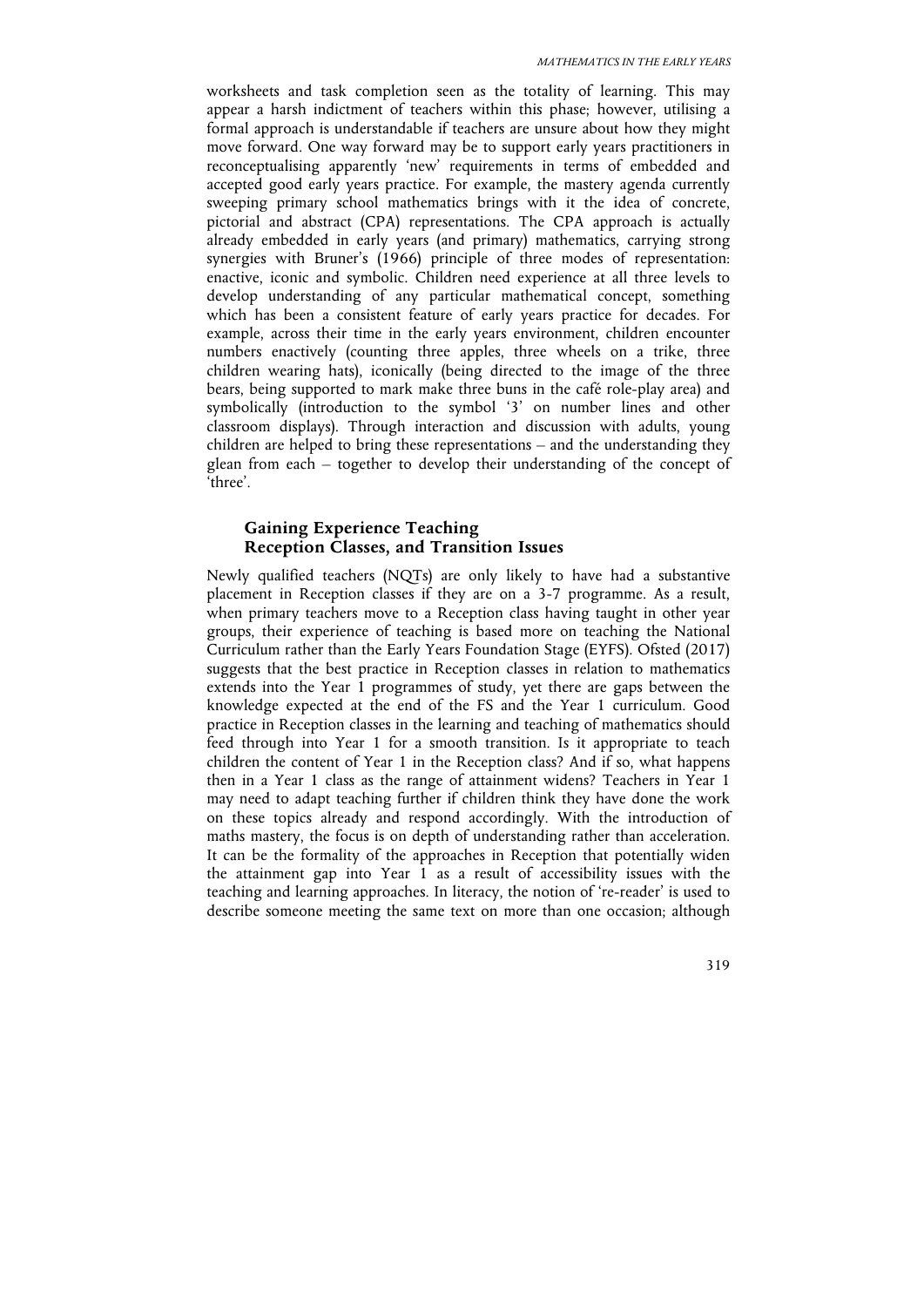there is a similar aspect to revisiting topics in mathematics, this is usually seen as reflecting the spiral nature of the curriculum structure rather than as being a remaths issue. The notions of differentiation and possibly accelerating the most able children's learning are not new for teachers, but what are the implications across curricular phases, in this case between the FS and KS1, which can have two quite distinct pedagogic approaches in English schools? There are a few exceptions, where schools have shifted early years practice into KS1 or even beyond, though these are the exception rather than the norm. These schools have chosen to work more with 'free-flow' approaches to learning and teaching, allowing greater choice for children as learners. They value the children's independence and an exploratory approach to learning and teaching, as well as using the outdoor environments for learning throughout the primary school.

The current mathematics expectations at the end of Reception require children to:

– estimate a number of objects and check quantities by counting up to 20

– solve practical problems that involve combining groups of 2, 5 or 10, or sharing into equal groups

– estimate, measure, weigh and compare and order objects and talk about properties, position and time. (DfE, 2017, p. 55)

In Year 1, the topics build upon activities in the FS (e.g. an introduction to time within 'knowledge of the world' and daily routines), but the National Curriculum broadens content to number and place value, addition, subtraction, multiplication and division, fractions, measurement and geometry (DfE, 2014). In the transition document for 2018, practitioners are given the following advice: 'Early years practitioners should make sure children's experiences in the final year of the EYFS are valuable in themselves, and prepare the ground for Year 1. It is important that Year 1 builds on the successful principles and approach encapsulated in the EYFS' (DfE, 2017).

Does a focus on stretching and challenging children's mathematical development have to mean a shift towards more formal learning sessions? In the summer term of a Reception year, many teachers begin an English and maths lesson format as part of the transition process of getting children ready for Year 1 practice. There appears to be little evidence to support this strategy. This concern about children managing the transition in relation to the teaching approach appears to come from further up the primary school rather than from Reception teachers. This is partly because of the focus on value-added measures for primary schools against Year 6 SATs results and narrowing the gap for the disadvantaged children. Roberts Holmes and Bradbury (2016), in their research on accountability and datafication of the early years in England, identify some of the data pressures perceived by heads in primary schools. They conclude their article by suggesting that early years has been drawn into what they term the school's 'delivery chain'. As an alternative perspective, Caroline Sharp's (2009) research for the National Foundation for Educational Research (NFER)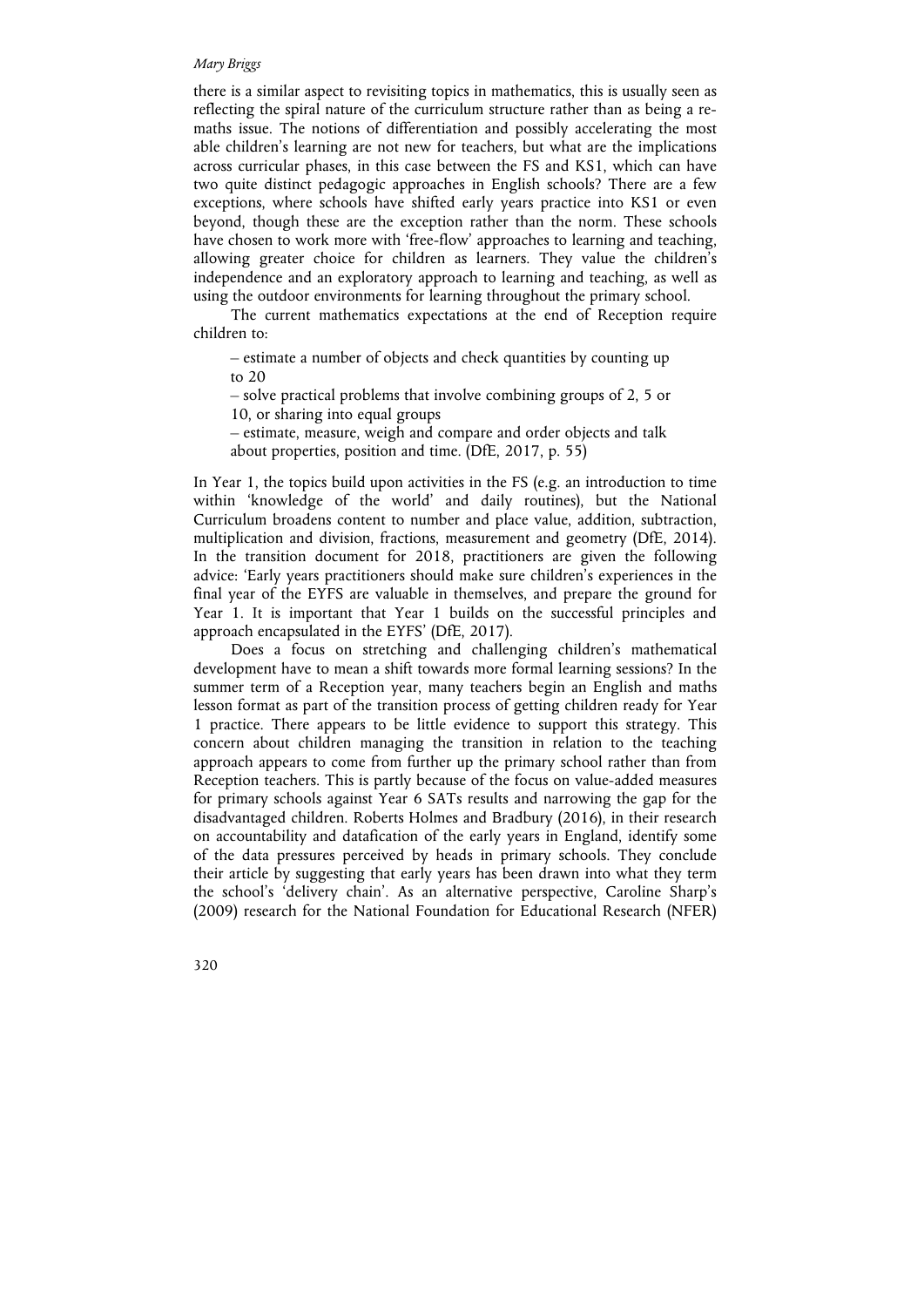described the challenge as making 'school ready for children, rather than on making children ready for school'. The ideas about 'readiness' are not new, as they formed the basis of Piaget's stages of development (Piaget, 1926), and although these have been heavily criticised as an overriding approach to development which doesn't allow for mapping of individual differences, this is still the political mantra for early years education. From a government point of view, early years education is about preparing children for school, and this is emphasised again in the *Bold Beginnings* report (Ofsted, 2017).

In relation to mathematics, the notion of school readiness raises the question about what this preparation for school and the National Curriculum should consist of for teachers and children. Should this purely be about the mode of delivery or should it be about the knowledge, skills, understanding and attitudes that young children should be developing in order to allow them to develop as effective mathematicians? I argue that there are alternative ways of increasing the engagement with mathematics in preparation for Year 1 but that these are alternatives which can be achieved through creative resourcing of the environment and developing discussion about mathematical concepts with children, rather than through formal maths sessions. For example, the environment for the children must include number lines that go up to at least 100 either indoors or out so that children can explore counting independently or with adult support, identifying digits, looking for patterns in the digits and asking questions. All of these combine to develop a sense of number that will be so important for arithmetic and algebraic skills later in their school lives. Always have a well-positioned maths area in the setting. 'Well-positioned' means it should *not* be in a location where children won't stop as they are passing through to other areas. This maths area must have activities which invite all learners, which engage them in exploring mathematical concepts and which can be demonstrated by adult involvement in this area. It is a key area in the setting where adults should be modelling exploration and learning for the children to encourage a positive attitude to maths. An area like this should include storybooks about counting and patterns (e.g. *How Big is a Million?*, *We All Went on Safari*, *The Greedy Triangle*). It should also include collections of sorting items and containers to sort them into, alongside numbers, shapes, dominoes and other equipment. A mathematics area could also be centred around a play environment such as a delivery service, which would encourage children to take roles, check parcels, deliver items, and produce tally sheets or other kinds of recording. Young children have made their minds up about their attitudes to the subject very early on and this has an impact on their future success in the subject, so a range of different opportunities to engage with mathematics is really important. Adults should be modelling a positive approach, overtly demonstrating engagement with and interest in mathematical activities. In addition, there needs to be a collection of books about mathematics or related topics which are again a good source of stimulus for the children's curiosity, with the positive impact of picture books in primary and early years environments on mathematical progress and engagement increasingly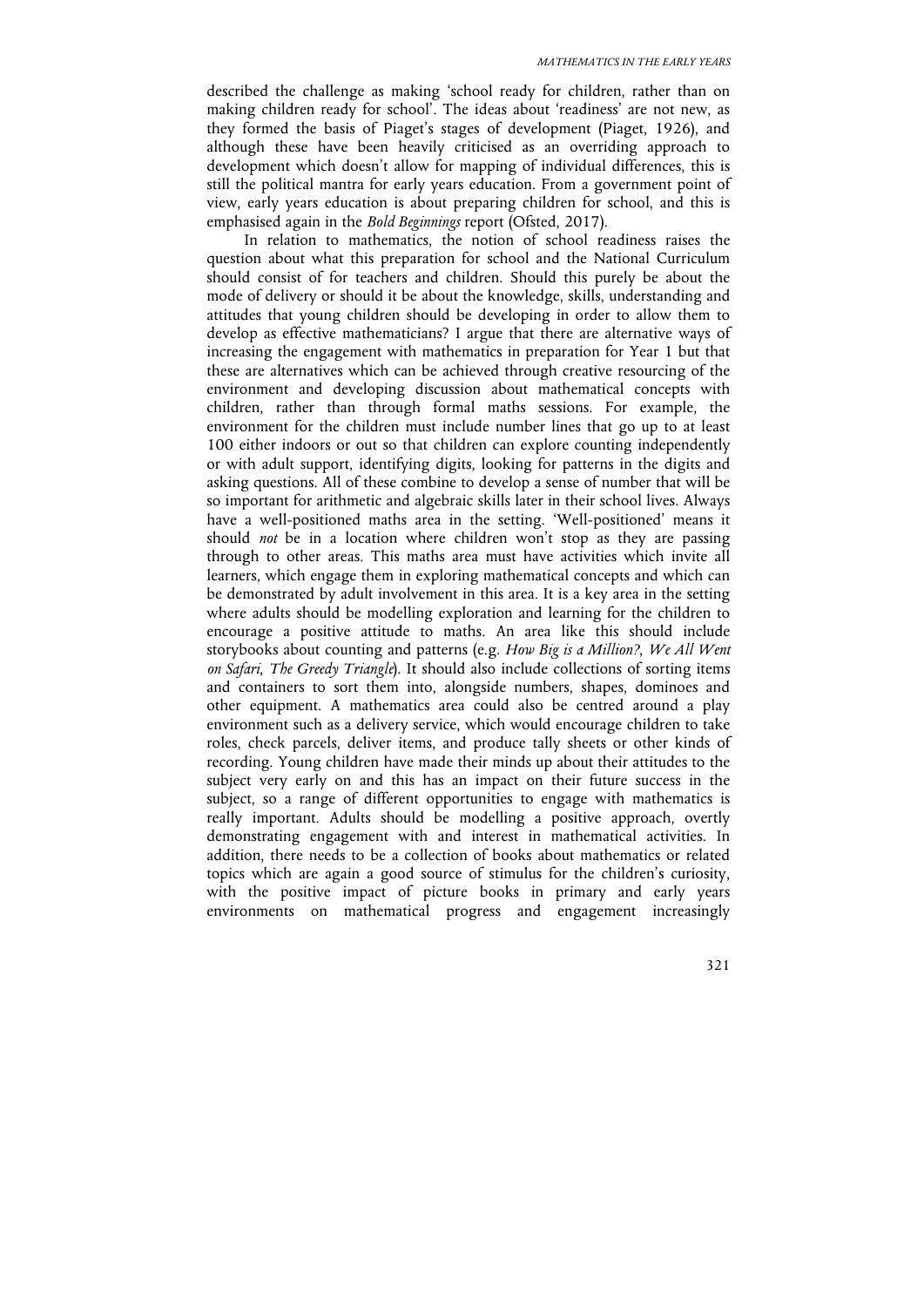recognised (e.g. Van den Heuvel-Panhuizen & Van den Boogaard, 2008). Practical starting points for discussion about mathematical topics are key to developing children's ability to speak mathematically (Pimm, 1987), which supports their understanding of mathematical concepts.

## **From 'A Balancing Act' to** *Bold Beginnings***: a content analysis**

When looking at the two recent documents from Ofsted related to the EYFS, there appear to be some contradictions in the guidance being offered to teachers. In order to look at this issue, I undertook an analysis of the word-use frequency in each document, using the Word Cloud function of Nvivo 11.[1] The process requires uploading the documents to the application, and then this produces the word frequency either as a table of words or as a picture. It is then possible to continue a deeper analysis following up the use of the words in context in both documents. This latter task is not explored in this work. In the *Bold Beginnings* report (Ofsted, 2017), the main focus is on children, with the addition of Reception and schools, curriculum and teaching. Mathematics, reading and knowledge appear in the document to a similar extent. The positioning of knowledge relates to the direction of travel for policies in education since the last revision of the National Curriculum (DfE, 2014).



Figure 1. *Bold Beginnings* Word Cloud produced from Nvivo 11.

In comparison, the focus in the 'balancing act' report (Ofsted, 2015) was on children, but the next group of words highlighted centres on learning, schools and parents, with no subject-specific language. Play and development feature in the next layer of word frequency, giving a quite different feel to the direction of travel compared with the more recent *Bold Beginnings* report.

Word frequency does not indicate the full intent behind the reports, but in this case it demonstrates a significant shift in thinking about early years practice.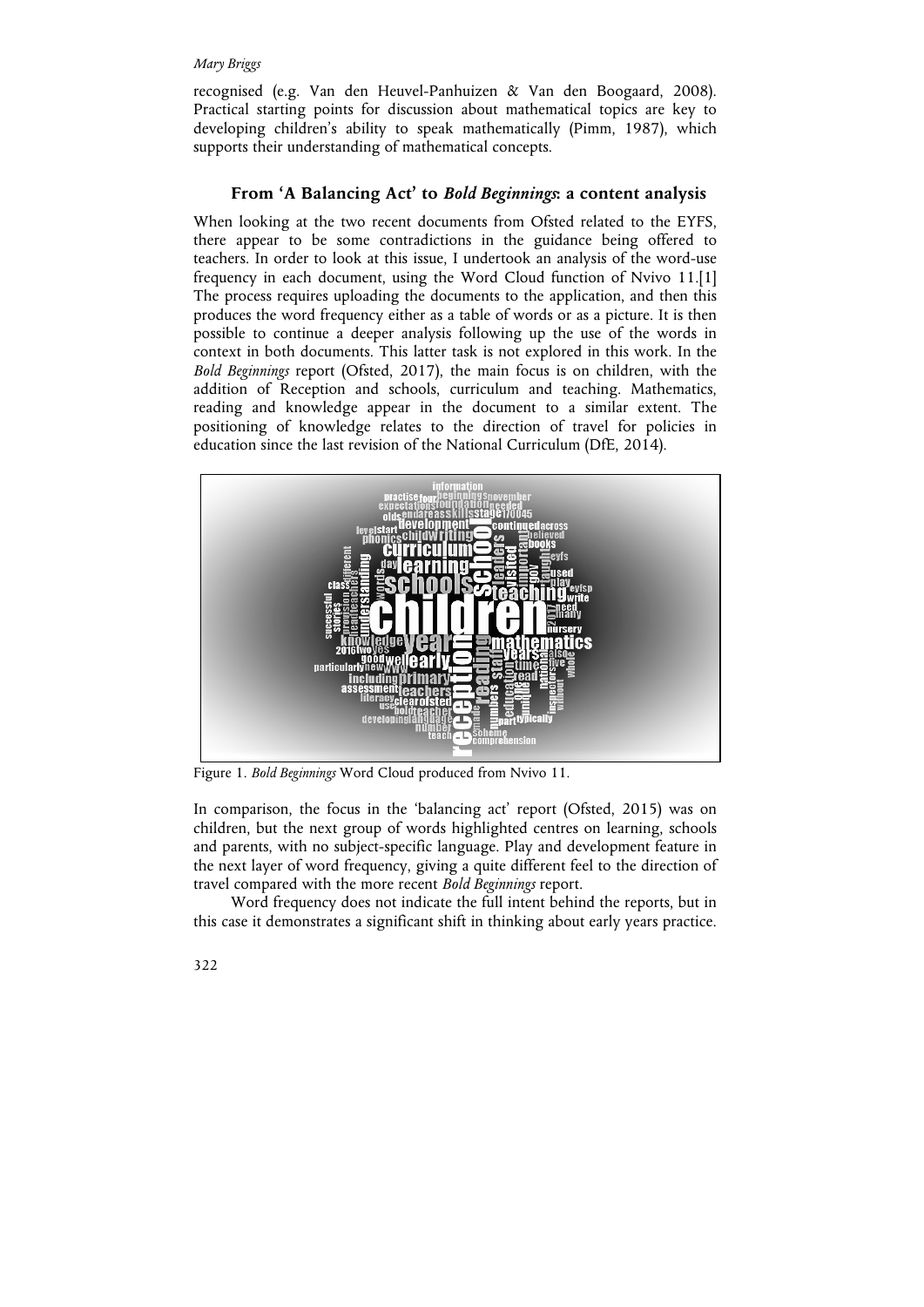The influence of the knowledge-based curriculum now being felt in Year 1 and beyond can be seen in these 'word clouds' to be moving on to Reception. This poses a problem for schools where a gap is emerging in relation to expectations within the early learning goals (ELGs) and the National Curriculum, as identified earlier. The new documentation is more school-like rather than early years is its overall appearance.



Figure 2. 'A Balancing Act' Word Cloud produced from Nvivo 11.

### **Bold Beginnings or Narrow Expectations?**

Since I started writing this, the government has decided to pilot a new version of the ELGs with a greater focus on numbers 1-10. It makes the following suggestion:

Developing a strong grounding in number is essential for providing children with the platform to excel mathematically. Children should develop a deep conceptual understanding of the numbers to 10, the relationships between them and the patterns therein. By providing frequent and varied opportunities to build and apply this understanding, children will develop a secure base of knowledge from which mathematical mastery is built.

The proposed ELGs in this pilot for number and numerical patterns are that children at the expected level of development will:

– Have an understanding of number to 10, linking names of numbers, numerals, their value, and their position in the counting order;

– Subitise (recognise quantities without counting) up to 5;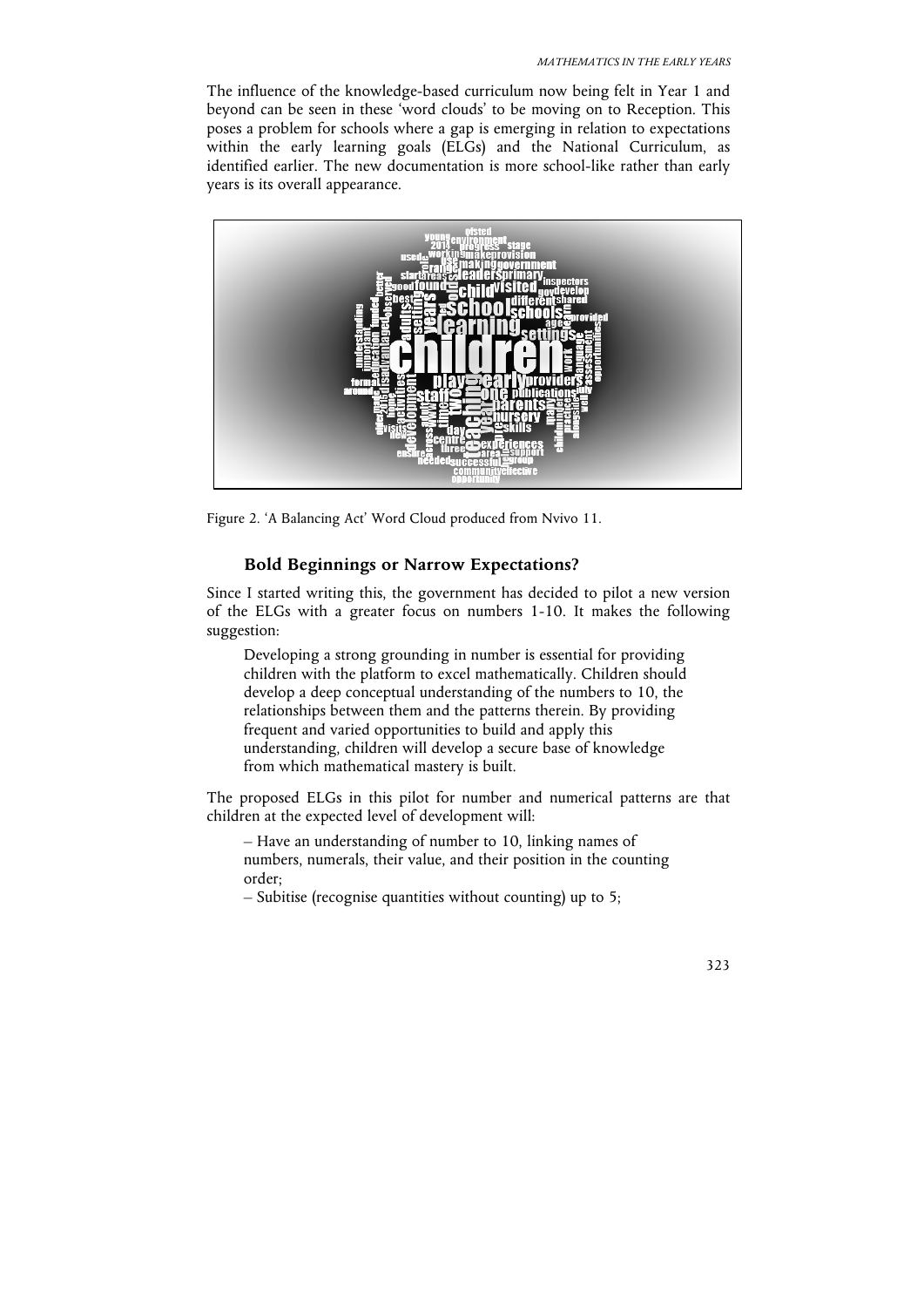– Automatically recall number bonds for numbers 0-5 and for 10,

including corresponding partitioning facts;

– Automatically recall double facts up to  $5+5$ ;

– Compare sets of objects up to 10 in different contexts, considering size and difference;

– Explore patterns of numbers within numbers up to 10, including evens and odds. (DfE, 2018)

Now this raises questions about the findings from the *Bold Beginnings* report and the criticism of its stretch and challenge for all children in Reception as the draft detailed above proposes a much more narrowly focused curriculum and reduced expectations. Instead, echoing the mastery agenda in KS1 and KS2, the focus is now on keeping the children together. The emphasis is on repetition of the selected knowledge, harping back to a more behaviourist view of learning. Far from increasing challenge, this draft appears to be reducing the mathematical content of the ELGs and the reporting requirements. This reduces the knowledge to key facts about number limited to 10. In fact, however, children need to understand that counting includes numbers beyond 10, even if they are not actively working with the amounts. Through simple number line displays children can spot patterns emerging in the numbers and ask questions that will support the development of their overall number sense. In this way, the children become familiar with numbers and so, when meeting them again in KS1, they do not see them as something different, and this will assist in reducing mathematics anxiety at an early stage. Although it might be argued that this proposed curriculum aims to deepen children's understanding of a small range of mathematics, this is only possible if the adults working with this age group have the depth of subject knowledge to underpin their teaching. On the other hand, it implies a hierarchy of mathematical knowledge, placing number at the top, and ignores the fact that young children naturally encounter other aspects of mathematics in their everyday lives, particularly measures and geometry. The proposed changes take no account of the language that children acquire about capacity, time and geometry through their play activities which underpin the study of the subject throughout their primary education. Indeed, shape, space and measures no longer appear to feature in the ELGs. This slimming down of expectations appears to be more a reaction to teacher workload related to assessment rather than a well-considered review of an appropriate curriculum for Reception classes, particularly in relation to mathematics. As this is a draft, there is an opportunity for a systematic and thorough review of the needs of some of our youngest mathematical learners to be conducted in order that we offer this age group an appropriate view of what mathematics is to help them develop a positive attitude to the subject. Our youngest children and their teachers deserve the answer TO the request for a review to be a definite yes.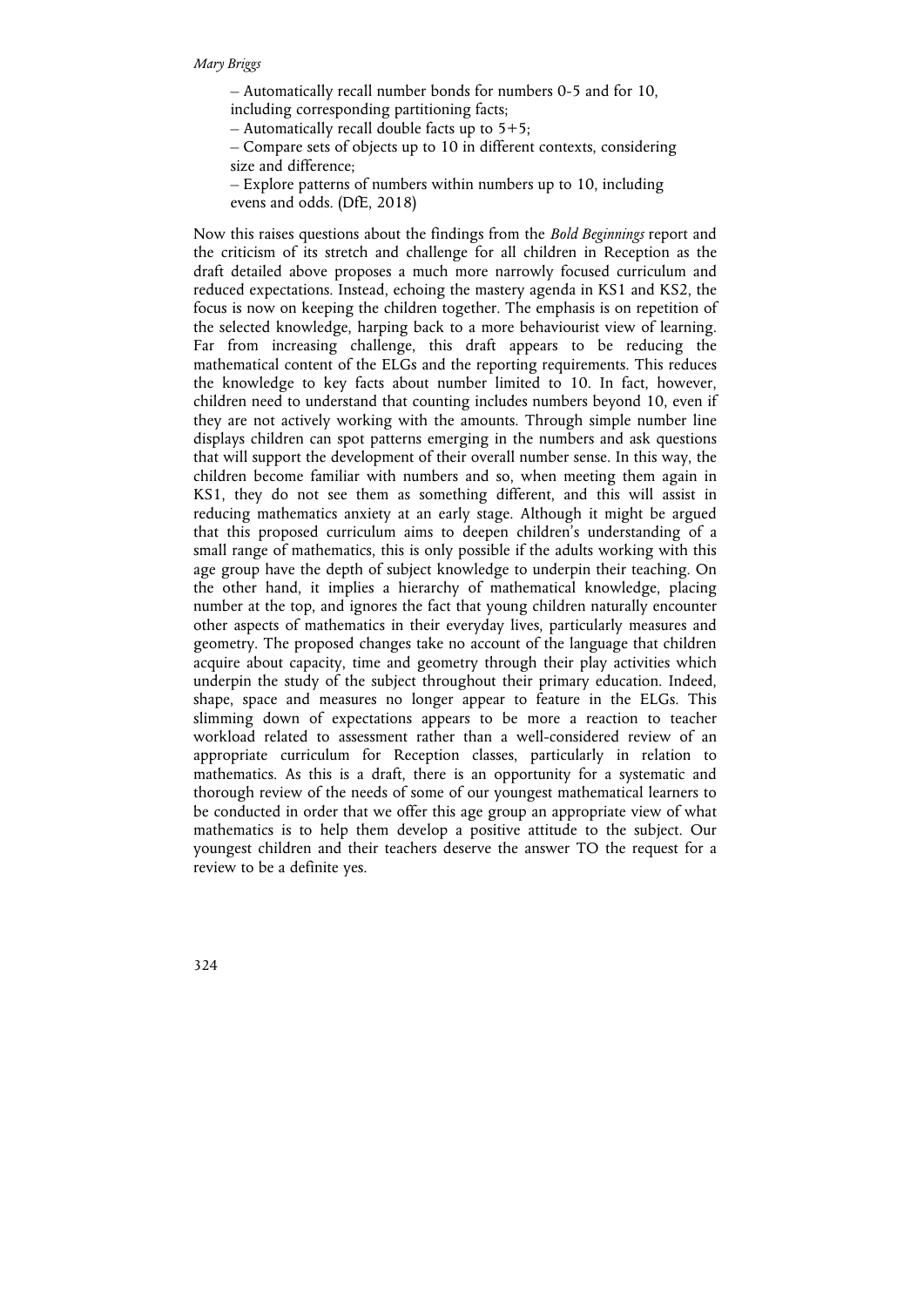# **Note**

[1] For Word Clouds produced using NVivo 11, see the following weblink**:** http://www.qsrinternational.com/nvivo/nvivo-products/nvivo-11-forwindows

## **References**

- Bruner, J.S. (1966) *Towards a Theory of Instruction*. Cambridge, MA: Harvard University Press.
- Department for Education (DfE) (2014) Statutory Guidance. National Curriculum in England: mathematics programmes of study. www.gov.uk (accessed 18 June 2018).
- Department for Education (DfE) (2017) Early Years Foundation Stage Profile 2018 London: Standards and Testing Agency. Pilot version for September 2018. https://www.foundationyears.org.uk/wp-content/uploads/2018/06/EYFSP-Pilot-Framework-2018.pdf (accessed 25 June 2018).
- Department for Education (DfE) (2018) Statutory Framework for the Early Years Foundation Stage: setting the standards for learning, development and care for children from birth to five. London: HMSO.
- Mason, J. (2002) *Researching Your Own Practice: the discipline of noticing*. London: RoutledgeFalmer.
- Ofsted (1999) *The Quality of Nursery Education: developments since 1997-98 in the private, voluntary and independent sectors.* London: Ofsted.
- Ofsted (2015) Teaching and Play in the Early Years: a balancing act? www.gov.uk/government/publications/teaching-and-play-in-the-early-years-abalancing-act
- Ofsted (2017) *Bold Beginnings: the Reception curriculum in a sample of good and outstanding primary schools*. Manchester: Ofsted.
- Piaget, J. (1926) *The Language and Thought of the Child*. London: Routledge and Kegan Paul.
- Pimm, D. (1987) *Speaking Mathematically*. London: Routledge.
- Roberts-Holmes, G. & Bradbury, A. (2016) Governance, Accountability and the Datafication of Early Years Education in England, *British Educational Research Journal*, 42(4), 600-613. https://doi.org/10.1002/berj.3221
- Sharp, C. (2009) International Research and Policy on Season of Birth. Westminster Education Forum on the Future of Primary Curriculum, 22 June.
- Van den Heuvel-Panhuizen, M. & Van den Boogaard, S. (2008) Picture Books as an Impetus for Kindergartners' Mathematical Thinking, *Mathematical Thinking and Learning*, 10(4), 341-373. https://doi.org/10.1080/10986060802425539

**MARY BRIGGS** is Principal Lecturer and Programme Lead for Primary and Early Years Initial Teacher Training at Oxford Brookes University. She teaches on a range of education courses and has published widely in the educational